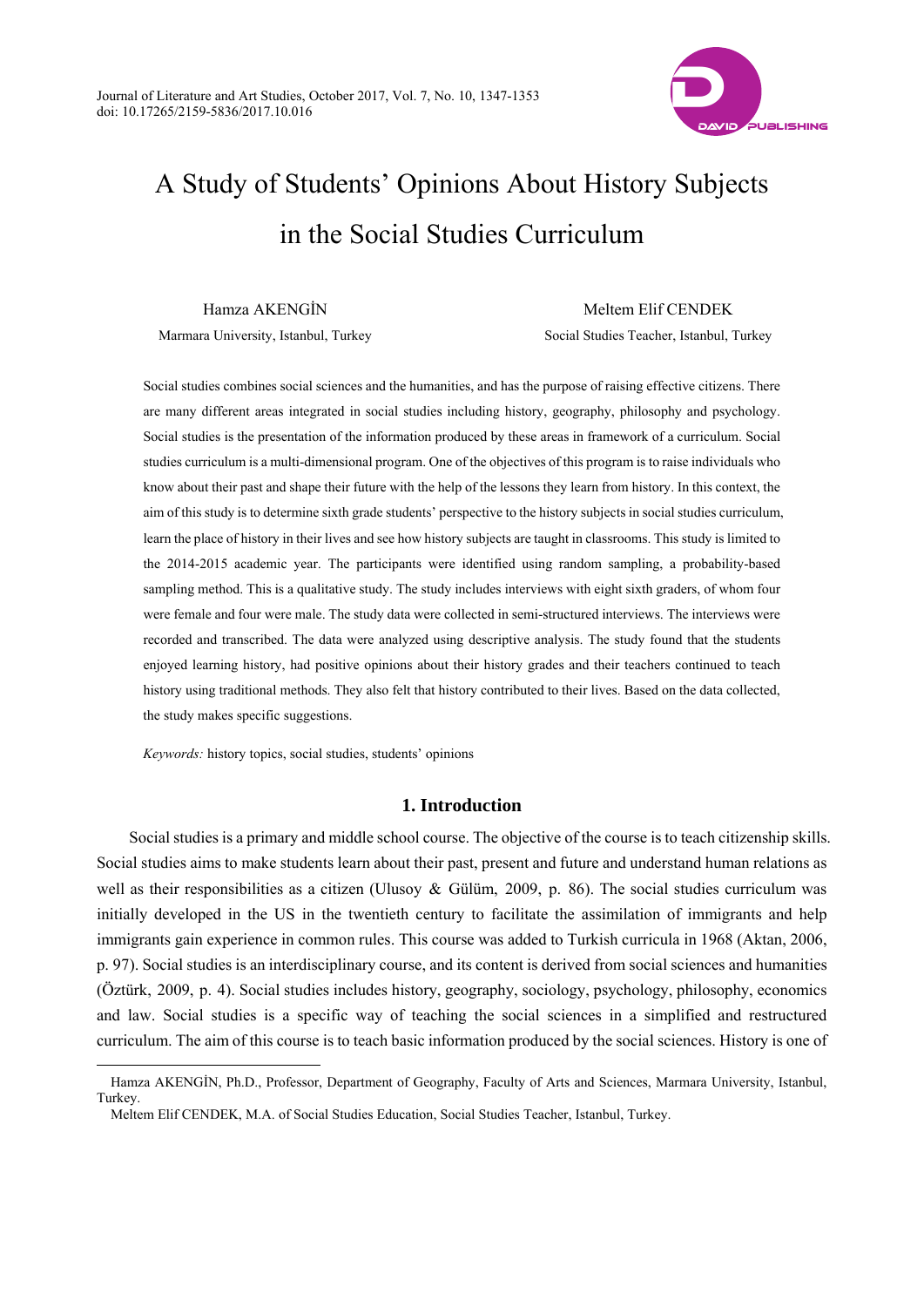# 1348 A STUDY OF STUDENTS' OPINIONS ABOUT HISTORY SUBJECTS

the foundational branches of social studies. History has been one of the underpinning fields of social studies since the beginning of the twentieth century because it conveys cultural heritage to upcoming generations and contributes to citizenship education (Öztürk, 2006, p. 41). Teaching history is important for the continuity of the state and national culture and because it helps students to make sense of past events. Students should have a deep understanding of past social and economic events to be able to adapt to the needs and requirements of the present (NME, 2006, p. 34). History subjects should have a special place in the social studies curriculum to ensure cultural unity and convey thoughts and feelings to future generations. History will teach students skills that will help them build a connection between the past, present and future, make reasonable comments and more successful decisions in their social lives (NME, 2006, p. 34). Social studies teachers play a major role in teaching history subjects and making students like them. There is a need for new instructional strategies in history teaching. History should be taught as causal relationships, allowing students to understand and interpret historical events. The examinations in the education system as well as the traditional understanding in education lead to the perception of history as a set of information to be memorized. This makes students regard the content of history courses as hard and boring. Students will be entertained while learning and will permanently retain what they learn if this course is taught using strategies and techniques that encourage the students to participate actively in their lessons. Students' thoughts about and perspectives on history are shaped in social studies courses. Thus, the fundamental dimensions this study tried to determine are students' opinions about history, their evaluations about the teaching of history and how they use the information and experiences they obtain while learning history.

# **2. Study Objective**

The objective of this study is to determine sixth graders' opinions about the teaching of history in the social studies course, perspectives on history and thoughts about the value of history in their lives. Accordingly, these are its four research questions:

- (1) What are students' opinions about history?
- (2) What do students feel when learning history?
	- Do students like learning history?
	- Do students get bored learning history?
- (3) What do students say are the methods used to teach history?
- (4) What do students think about the contributions of history education to their lives?

## **3. Methodology**

This study used the qualitative research method. Qualitative research is used in the social sciences and humanities. In the social sciences, "There is need for multiple perspectives to be able to have a holistic understanding of any phenomenon" (Yıldırım & Şimşek, 2008, p. 28). Qualitative research methods make it possible for a study to do deep analyses.

# **4. Study Sample**

The sample of the study was determined using random sampling, a probability-based sampling method. Random sampling is the selection of random participants from a given universe to create a sample that is large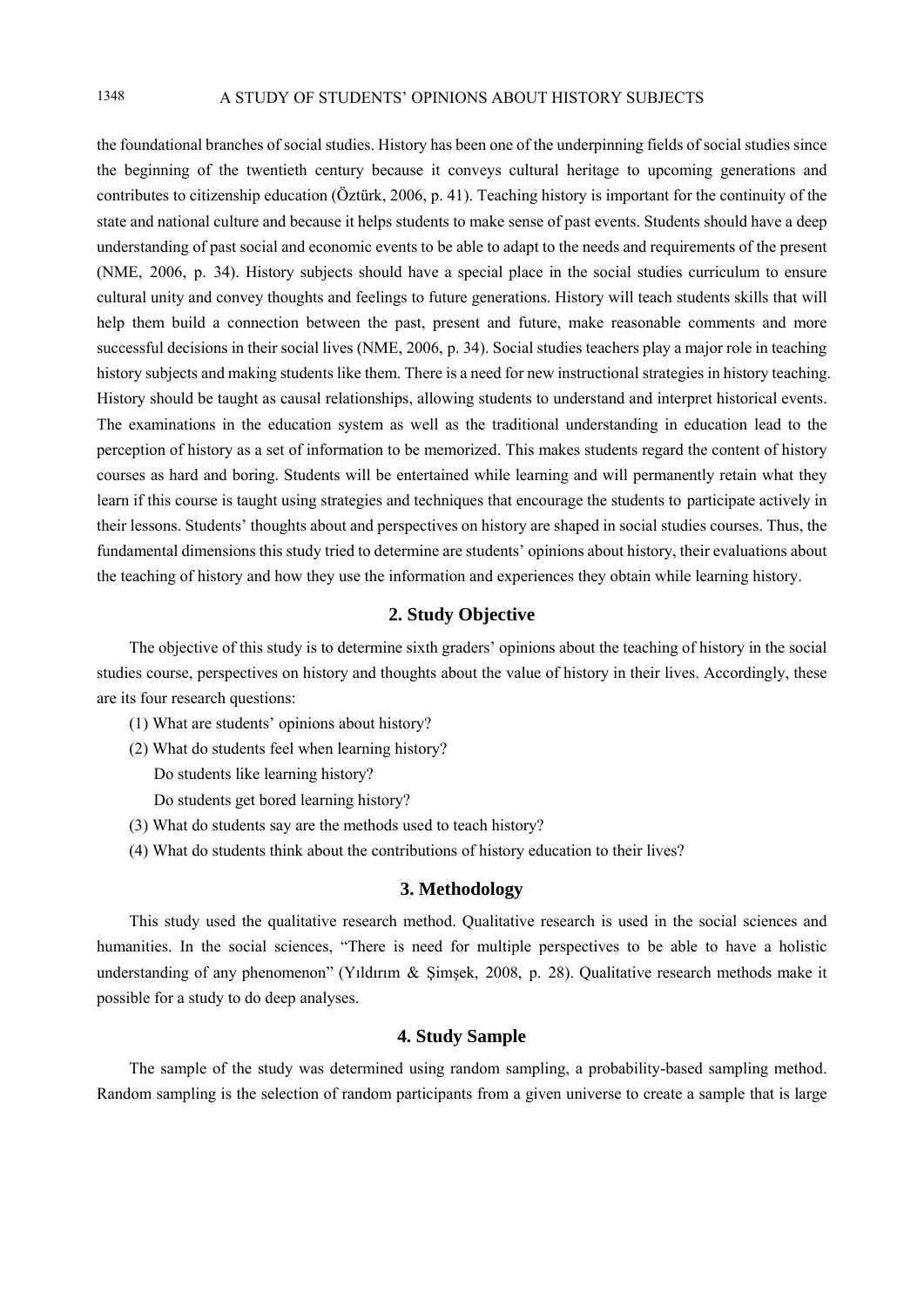enough to represent that universe (Yıldırım & Şimşek, 2004a, p. 32). The study sample included eight sixth graders (four females and four males). Since it is unethical to reveal their real identities, the female participants were encoded as A1, A2, A3 and A4, and the male participants were encoded as B1, B2, B3 and B4. The study data were collected in casual conversations to enable students to give sincere responses to the research questions.

# **5. The Collection and Analysis of the Study Data**

The study data were collected in interviews. The data collection tool was a semi-structured interview form. Interviewing is a data collection method that is used to learn about individuals' thoughts, behaviors and attitudes and helps to see the deeper meaning of what they say (Karasar, 2005, p. 45). A semi-structured interview form is a flexible interview form that facilitates the work of the researcher and makes it possible to clarify unclear responses by asking additional questions (Yıldırım & Şimşek, 2004b, p. 233). The research questions were written based on a review of the relevant literature. The interview questions were finalized based on the opinions of two experts, and pilot interviews were held with two students to test the applicability of the questions. The data collection tool was revised and finalized considering the feedback from the pilot test. The researcher held interviews with the eight students included in the study sample. The pilot interviews with the two students were not included as data. The interviews were held in June 2015. The interviews were recorded and transcribed. The collected data were analyzed using descriptive analysis. The encoding was performed after reading the interview transcriptions and determining the themes for each question. In this study's descriptive analysis, the qualitative data in the documents were processed primarily, and quotations from the data were described and interpreted as findings (Yıldırım  $&$  Simsek, 2008, p. 140).

#### **6. Findings**

This study inquired about sixth graders' opinions about the history subjects in the social studies curriculum, and the data were evaluated in the framework of the research questions. These are presented below.

#### **6.1. What Are Students' Opinions About History?**

The researcher asked students their opinions about the history subjects in the social studies curriculum. History is described as, "the branch of science that analyzes past events referring to their places, dates and actors based on resources in a framework of causal relationships" (Metin, Date Not Mentioned). Comparing their opinions with the description of history revealed that students did not have sufficient information about the content of history. They had an adequate opinion about history for their grade level. The study found that a majority of female and male students thought that history is made up of past events. Of the male students:

B3 said, "History is the events and wars in old times."

Of the female students:

A3 said, "It is events that have occurred in the past and present, and it teaches us our history."

## **6.2. What Do Students Feel When Learning History?**

#### **6.2.1. Do students' like learning history?**

The interviews revealed that all the students liked learning history. Students have a liking for history since the subjects include past events and make students curious. Female students like learning history since it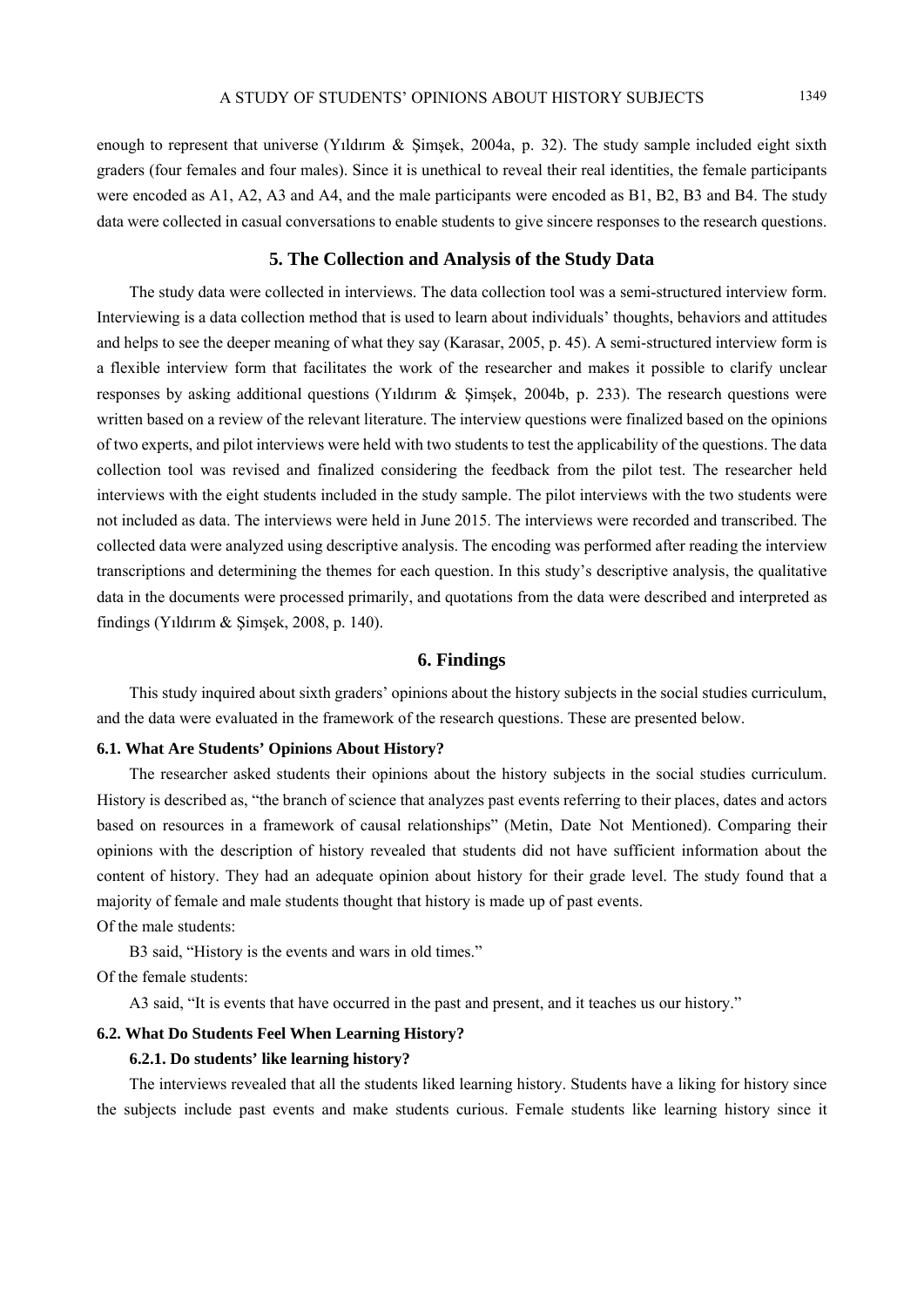increases their knowledge, they like the homework and it helps them improve themselves, too. Male students like learning history due to its wars since they get curious and excited about the subjects in the history curriculum. Of the female students:

A1 said, "Yes, it contributes to my knowledge both in the course and in my relationship with my friends."

A2 said, "Yes, I like it, and I think it is fun. I also like doing the homework."

Of the male students:

B1 said, "I like it very much; when the teacher says that the Ottoman Empire won the war, I feel like I won it myself."

B2 said, "Yes, it contributes a lot to my life and I am interested in history. I also like the wars."

# **6.2.2. Do students get bored when learning history?**

The study found that most students did not get bored learning history. The most remarkable reason for this was that students liked history and thought that the subjects interested them and aroused their curiosity. The students said that they liked learning history in general. However, they also got bored from time to time. The greatest reason for students getting bored was that teachers explained the subjects using the same methods and the same voice all the time. This alienates the students and prevents history from being easily understood. Of the female students:

A1 said, "No, it makes me very happy. I get very excited while the teacher is explaining the subjects. I wonder what will happen next, and I don't get bored because we play games."

A2 said, "No, the courses are very entertaining. I like playing games while the subjects are explained. I like the 'Magic Bag' game."

A3 said, "It depends on how the teacher explains the subject. I usually get bored because the subjects are usually narrated, and there is a lot of repetition."

A4 said, "I get a little bored because it is not exciting or fun to listen to the teacher."

Of the male students:

B1 said, "I never get bored. The teacher is exciting to listen to, and I picture the subjects in my mind."

B2 said, "I get a little bored. We always read books and have to listen to what the teacher says."

B3 said, "No, I don't get bored. I love history, and I'm interested in the subjects in the history curriculum."

B4 said, "No, I learn more about the past, and my teacher has a good way of explaining the subjects."

### **6.3. What Do Students Say Are the Methods Used to Teach History?**

The findings from the interviews showed that most teachers tried to teach history using traditional methods. Lecturing and the question and answer method are most commonly used teach history. Some teachers apply the methods of drama, concept maps, the station method and role playing. The subjects in the history curriculum should be taught using modern instructional methods and techniques to make them more fun and understandable. When the students are active during the learning process, the instruction will be more professional and comprehensible. Students also provided their opinions about the teaching of history lessons. Of the female students:

A1 said, "The teacher lectured, then asked questions and we responded to the questions."

A2 said, "The teacher used the role playing method, and then asked questions."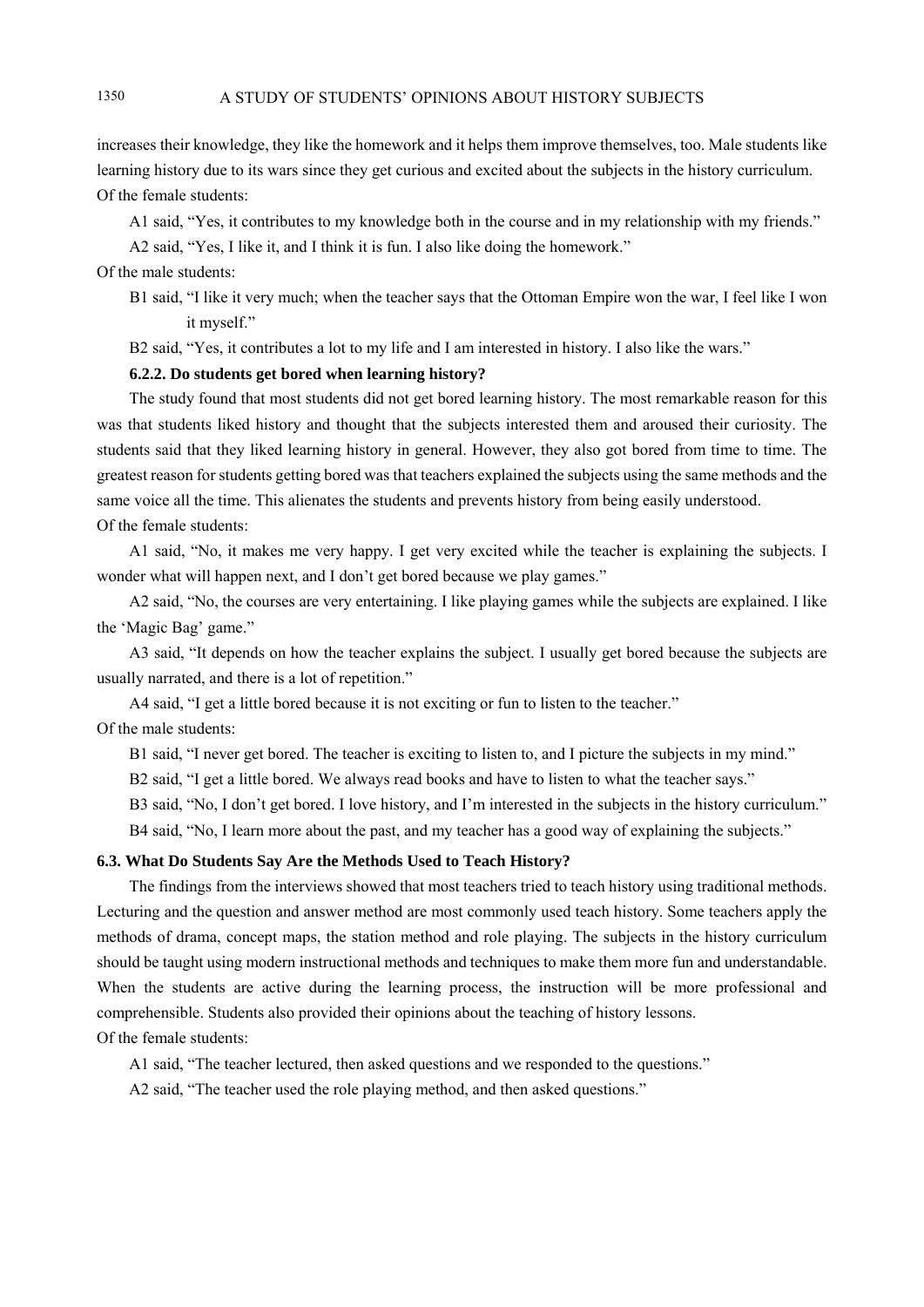We also did puzzles. The teacher also used puzzles, the station method and concept maps." Of the male students:

B1 said, "The teacher uses lectures and demonstration, makes us write down the information, and also uses the role playing method."

B2 said, "Our teacher uses lectures and the question and answer method."

#### **6.4. What Do Students Think About the Contributions of History Education to Their Lives?**

History education teaches individuals how to understand the past, interpret events and make evaluations about the future. All the participating students thought that learning history would make contributions to their lives. They also said that learning history would increase their achievement at school and in social life. This shows that students care about history and are eager to learn history. Here are the students' opinions about the contributions of learning history to their lives:

Of the female students:

A1 said, "Yes, it contributes to my life. It makes me a hardworking person in society."

A3 said, "Yes, we can learn about the past and tell our friends or the future generations about it."

A4 said, "Yes, it helps me be more successful in exams and make connections between historic events and places."

Of the male students:

B1 said, "Yes, it makes me excited to learn about how we came to the present and about heroes in the past. It also makes me more ambitious."

B2 said, "Yes, it contributes to our lives. It makes us more careful and improves our opinions."

B3 said, "Yes, it contributes to our lives. It helps us become more knowledgeable than our friends. It is necessary to know about history to be a good person."

B4 said, "Yes, it contributes to our lives. It helps me be more successful."

# **7. Interpretation and Discussion**

This study inquired sixth graders' opinions about learning history at school. According to the study results, students have certain opinions about history. They know that history analyzes the wars, events and artworks in the past.

The findings indicate that the sixth grade students like learning history. Kaya and Güven conducted a study entitled "Seventh Grade Students' Opinions About Teaching History In Social Studies Course and the Value of History," and found that students enjoyed learning history (Kaya & Güven, 2012, p. 180). There are many reasons why students like learning history. Some of these reasons include their love for history, enjoying learning about their ancestors and wars in the past. A study by Kaya and Güven entitled, "Seventh Grade Students' Opinions About Teaching History In Social Studies Course and the Value of History," found that students liked learning history since they thought the courses were enjoyable and entertaining, and they liked learning about their past, their ancestors and past events (Kaya & Güven, 2012, p. 680). This study's results are consistent with their results.

This study also found that students did not get bored as long as their teachers performed enjoyable activities that helped students be active during classes. This means that teachers should use more constructivist methods to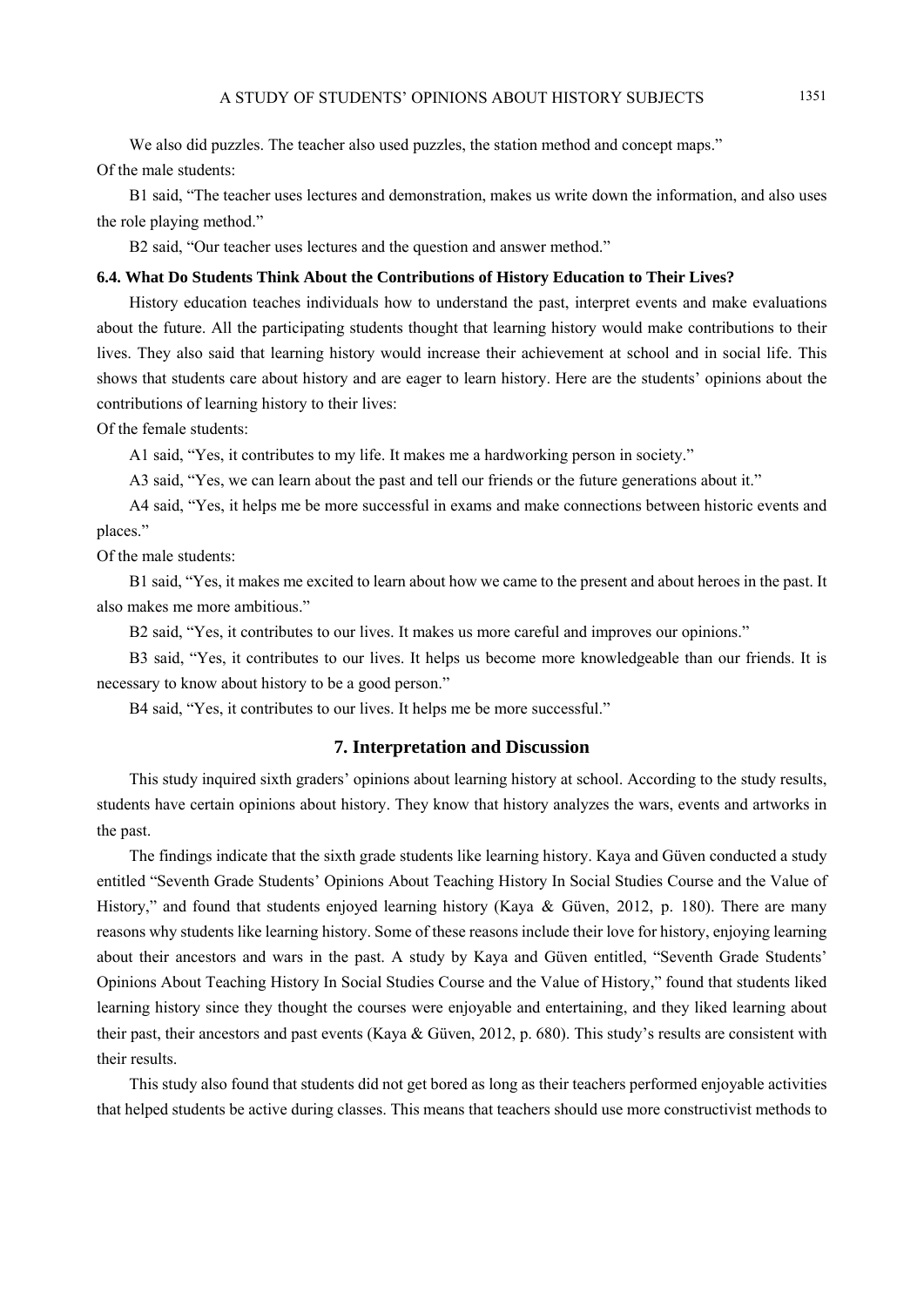help students be more active while learning. A study by Ayva entitled, "Students' Opinions About the Teaching and Learning Process In Social Studies," found that students did not get bored when teachers used constructivist methods to help them be more active during lessons (Ayva, 2010, p. 278). A Ph.D. dissertation written by Dündar entitled, "An Analysis of Primary School Level Social Studies Learning Environments Regarding Constructivist Aspects," also found that students wanted lessons to be taught using methods that made them more active, and that this prevented them from getting bored (Dündar, 2008, p. 85).

Students said that history was mainly taught using lectures and the question and answer method. Kurtulgan and Köstüklü conducted a study to evaluate history instruction in sixth and seventh grade Social Studies classes based on the opinions of teachers and supervisors and found that these lessons were mainly taught using lectures and the question and answer method (Kurtulgan & ve Köstüklü, 2010, p. 181). This result is also consistent with the results of this study. It is necessary to use more diverse teaching methods and techniques in courses to be able to make students understand the subjects well. Students love and understand history when they are taught using engaging methods and techniques. Students believe that learning history will make positive contributions to their lives and enhance their school achievement. A study by Kaya and Güven entitled, "Seventh Grade Students' Opinions About Teaching History in Social Studies Courses and the Value of History," also found that students thought learning history would make a positive contribution to their lives (Kaya & Güven, 2012, p. 682).

#### **8. Suggestions**

Teachers should avoid using traditional methods for history teaching. Strategies that prevent students from memorizing and make them understand history as causal relationships should be popularized. Using period-specific stories, novels and memoirs will entertain students more than using only the textbook in lessons. It is important to make connections between the past and the present events to achieve the objective of teaching history at school.

#### **Conclusion**

With this research, the following conclusions are made on 6th grade students' perspective on historical topics in social sciences and on how historical topics are taught in the classroom. Students do not have enough knowledge of the content of history topics. However, they are aware that history topics are related to events of the past. Students enjoy learning history regardless of gender. In teaching history, teachers use conventional methods such as question and answering, while they do not use methods that involve active participation of the students. Students think that learning history will contribute to their lives, and their success in their studies and lives.

## **References**

Karasar, N. (2005). *Scientific research methods*. Ankara: Nobel Publishing and Distribution.

Aktan, S. (2006). The development of social sciences as an educational subject and implications on syllabus designs in republican era (pp. 1-127) (Educational Sciences Unpublished Masters thesis, Balıkesir University, Institute of Social Sciences).

Ayva, Ö. (2010). Students' opinions about the teaching and learning process in social studies. *International Conference on New Trends in Education and Their Implications* 11-13 November, 2010 Antalya-Turkey.

Dündar, Ş. (2008). Evaluation of elementary school social sciences learning environments according to constructive properties. (Unpublished Masters thesis, Marmara University Institute of Educational Sciences).